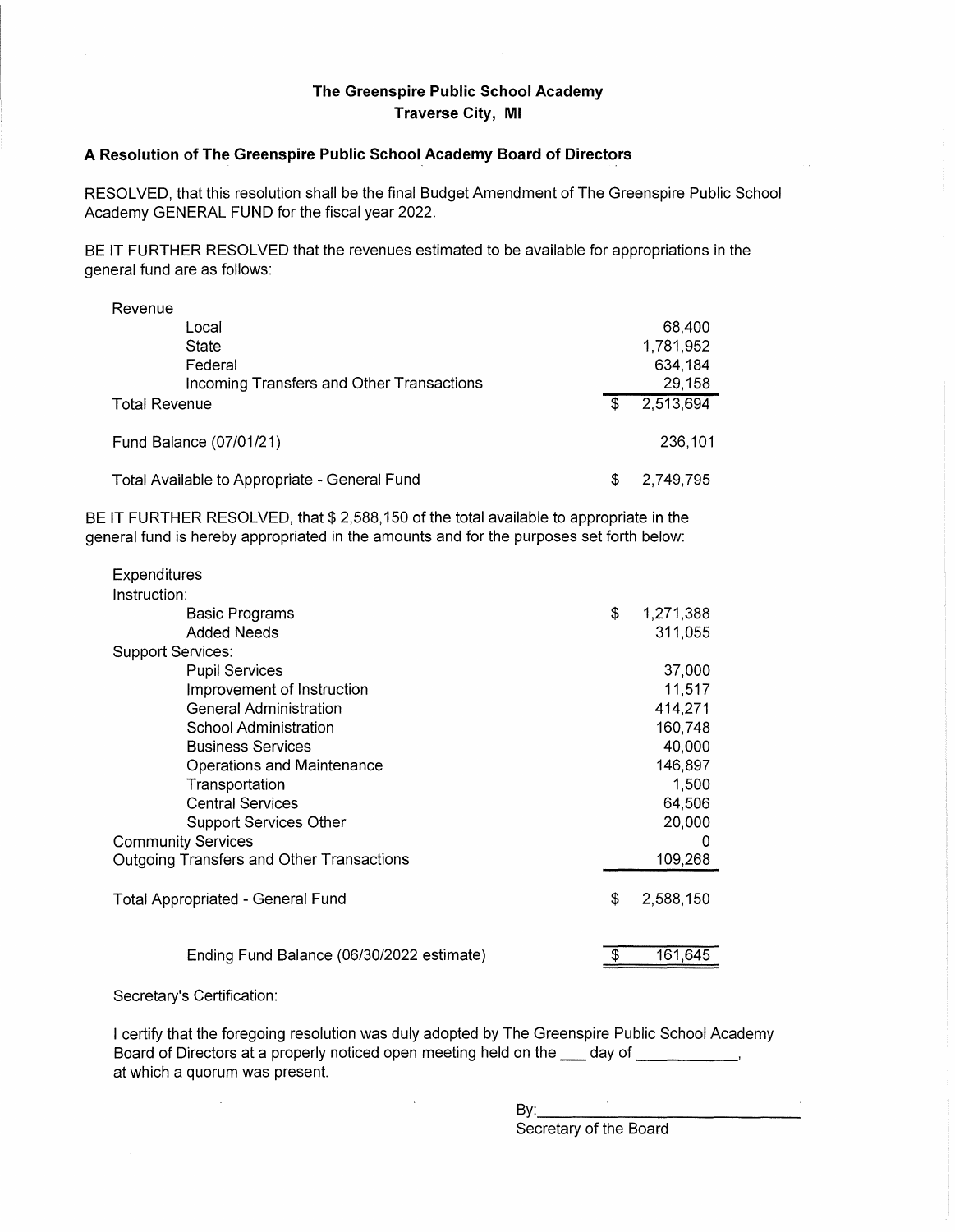| <b>The Greenspire School</b>            |           |                |           |                       |  |
|-----------------------------------------|-----------|----------------|-----------|-----------------------|--|
| <b>General Fund Budget</b>              |           |                |           |                       |  |
| For the Fiscal Years Ending June 30     |           |                |           |                       |  |
|                                         | 2021-2022 | 2021-2022      | 2021-2022 |                       |  |
| <b>Revenue</b>                          | Original  | Amend I        | Amend II  | Variance              |  |
| <b>Local Unrestricted</b>               | 21,000    | 31,000         | 68,400    | 37,400                |  |
| State Unrestricted                      | 1,610,941 | 1,613,856      | 1,715,308 | 101,452               |  |
| <b>State Restricted</b>                 | 68,000    | 66,644         | 66,644    | 0                     |  |
| <b>Federal Restricted</b>               | 588,641   | 685,894        | 634,184   | $\overline{(51,710)}$ |  |
| <b>Incoming Transfers/Other</b>         | 40,200    | 23,500         | 29,158    | 5,658                 |  |
| <b>Total Revenues</b>                   | 2,328,782 | 2,420,894      | 2,513,694 | 92,800                |  |
|                                         |           |                |           |                       |  |
| <b>Expenditures</b>                     |           |                |           |                       |  |
| <b>Instruction</b>                      |           |                |           |                       |  |
| <b>Basic Instruction</b>                | 1,167,892 | 1,254,201      | 1,271,388 | 17,187                |  |
| <b>Added Needs</b>                      | 312,693   | 331,055        | 311,055   | (20,000)              |  |
| <b>Total Instruction</b>                | 1,480,585 | 1,585,256      | 1,582,443 | (2, 813)              |  |
| Support                                 |           |                |           |                       |  |
| Pupil                                   | $\Omega$  | $\mathbf 0$    | 37,000    | 37,000                |  |
| <b>Instructional Staff</b>              | 83,208    | 34,466         | 11,517    | (22, 949)             |  |
| <b>General Administration</b>           | 345,089   | 389,276        | 414,271   | 24,995                |  |
| <b>School Administration</b>            | 135,282   | 157,171        | 160,748   | 3,577                 |  |
| <b>Business Services</b>                | 29,250    | 36,912         | 40,000    | 3,088                 |  |
| <b>Operations and Maintenance</b>       | 128,769   | 124,853        | 146,897   | 22,044                |  |
| <b>Pupil Transportation</b>             | 1,500     | 1,500          | 1,500     | $\Omega$              |  |
| <b>Central Services</b>                 | 18,500    | 39,275         | 64,506    | 25,231                |  |
| <b>Student Support Services</b>         | 10,000    | 12,000         | 20,000    | 8,000                 |  |
| <b>Total Support Services</b>           | 751,598   | 795,453        | 896,439   | 100,986               |  |
| <b>Community Services</b>               | $\Omega$  | 0              | 0         | 0                     |  |
| Other Uses - Outgoing Transfers & Other | 109,268   | 109,268        | 109,268   | $\overline{0}$        |  |
| <b>Total Expenditures</b>               | 2,341,451 | 2,489,977      | 2,588,150 | 98,173                |  |
| <b>Excess Revenue/(Expenditures)</b>    | (12, 669) | (69,083)       | (74, 456) | (5, 373)              |  |
| Fund Balance - July 1                   | 236,101   | 236,101        | 236,101   | O.                    |  |
| Fund Balance - June 30                  | 223,432   | 167,018        | 161,645   | (5, 373)              |  |
| <b>Less Non-Spendable and Assigned</b>  | 0         | $\overline{0}$ | 0         | 0                     |  |
| <b>Unreserved Fund Balance</b>          | 223,432   | 167,018        | 161,645   | (5, 373)              |  |

| <b>Fund Equity Non-Spendable and Assigned</b>       |  |  |
|-----------------------------------------------------|--|--|
|                                                     |  |  |
|                                                     |  |  |
|                                                     |  |  |
|                                                     |  |  |
|                                                     |  |  |
| <b>Total Fund Equity Non-Spendable and Assigned</b> |  |  |

 $\sim 80$ 

An appropriate motion to adopt this amendment would be:

**Move by , Supported by , to adopt a resolution to approve the second amendment to the 2021/2022 General Fund Budget dated June 20, 2022**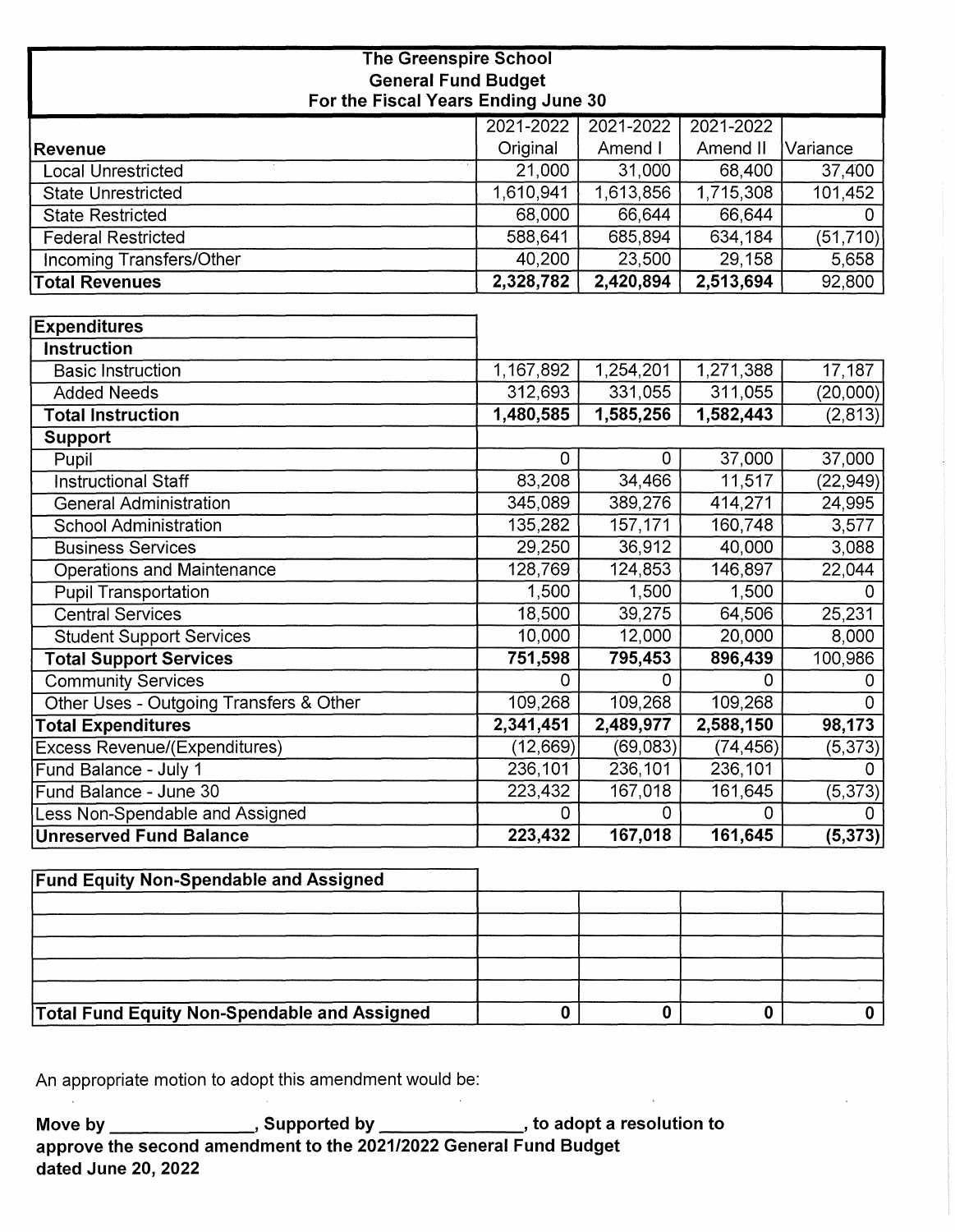| $6/09/22$ 10.29.01<br>The Greenspire School                    | YEAR END        |                             | BUDGET REPORT BY CLASS/SUFFIX/PROG/ST CD<br>FISCAL PERIOD 13 | YEAR 2022            | <b>SUMMARY</b><br>WORKI NG | TGS SOUDE WE                | FX0254<br><b>PAGE</b> |
|----------------------------------------------------------------|-----------------|-----------------------------|--------------------------------------------------------------|----------------------|----------------------------|-----------------------------|-----------------------|
|                                                                |                 |                             | REVENUE ACCOUNT                                              |                      |                            |                             |                       |
|                                                                |                 | ORI GI NAL<br><b>BUDGET</b> | 1ST AMEND<br><b>BUDGET</b>                                   | 2 ND AMEND<br>BUDGET | ACTUAL<br>MO TO DATE       | <b>ACTUAL</b><br>YR TO DATE | REMAINING<br>BALANCE  |
|                                                                | ** GRAND TOTALS |                             | $2, 328, 782, 00 - 2, 420, 894, 00 - 2, 513, 694, 00 -$      |                      | 00 <sub>0</sub>            | 1,748,730.29-               | $764, 963.71$ -       |
| *BUDGET 1 # 02 Amended Budget<br>*BUDGET 2 # 03 Amended Budget |                 |                             | 2/21/2022 1ST AMEND<br>6/20/2022 2ND AMEND                   |                      |                            |                             |                       |

 $\mathcal{L}^{\text{max}}_{\text{max}}$  and  $\mathcal{L}^{\text{max}}_{\text{max}}$ 

 $\label{eq:2.1} \mathcal{L}(\mathcal{L}^{\mathcal{L}}_{\mathcal{L}}(\mathcal{L}^{\mathcal{L}}_{\mathcal{L}})) = \mathcal{L}(\mathcal{L}^{\mathcal{L}}_{\mathcal{L}}(\mathcal{L}^{\mathcal{L}}_{\mathcal{L}})) = \mathcal{L}(\mathcal{L}^{\mathcal{L}}_{\mathcal{L}}(\mathcal{L}^{\mathcal{L}}_{\mathcal{L}}))$ 

 $\mathcal{L}^{\text{max}}_{\text{max}}$ 

 $\label{eq:2.1} \frac{1}{\sqrt{2}}\int_{\mathbb{R}^3}\frac{1}{\sqrt{2}}\left(\frac{1}{\sqrt{2}}\right)^2\frac{1}{\sqrt{2}}\left(\frac{1}{\sqrt{2}}\right)^2\frac{1}{\sqrt{2}}\left(\frac{1}{\sqrt{2}}\right)^2\frac{1}{\sqrt{2}}\left(\frac{1}{\sqrt{2}}\right)^2.$ 

 $\label{eq:2.1} \frac{1}{2} \left( \frac{1}{2} \sum_{i=1}^n \frac{1}{2} \sum_{j=1}^n \frac{1}{2} \sum_{j=1}^n \frac{1}{2} \sum_{j=1}^n \frac{1}{2} \sum_{j=1}^n \frac{1}{2} \sum_{j=1}^n \frac{1}{2} \sum_{j=1}^n \frac{1}{2} \sum_{j=1}^n \frac{1}{2} \sum_{j=1}^n \frac{1}{2} \sum_{j=1}^n \frac{1}{2} \sum_{j=1}^n \frac{1}{2} \sum_{j=1}^n \frac{1}{2} \sum$ 

 $\label{eq:2.1} \frac{1}{2} \sum_{i=1}^n \frac{1}{2} \sum_{j=1}^n \frac{1}{2} \sum_{j=1}^n \frac{1}{2} \sum_{j=1}^n \frac{1}{2} \sum_{j=1}^n \frac{1}{2} \sum_{j=1}^n \frac{1}{2} \sum_{j=1}^n \frac{1}{2} \sum_{j=1}^n \frac{1}{2} \sum_{j=1}^n \frac{1}{2} \sum_{j=1}^n \frac{1}{2} \sum_{j=1}^n \frac{1}{2} \sum_{j=1}^n \frac{1}{2} \sum_{j=1}^n \frac{$